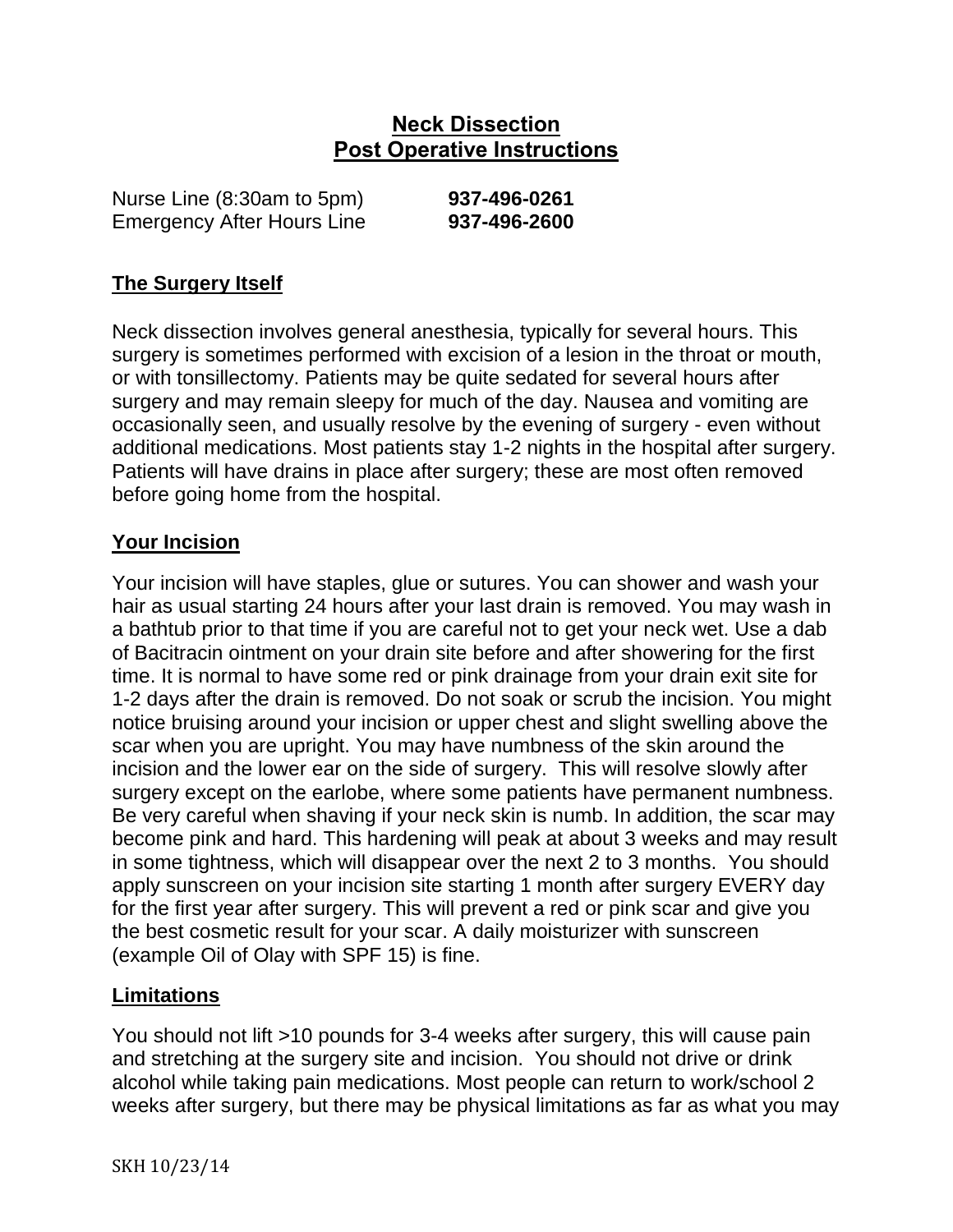do while at work. Your surgeon will review your specific limitations and release you when you are ready to return to work.

### **Medications**

- Pain medication can be used for pain as prescribed. Pain is expected after surgery. Your neck will be sore and pain will be worse when the neck is stretched and when you swallow. Do not let this keep you from moving your neck gently in all directions. As the surgical site heals, pain will resolve over the course of 7-10 days. It is not uncommon for pain to get worse when you first go home because your activity may increase but from that point on the pain should improve every day. Pain medications can cause nausea, which can be prevented if you take them with food or milk.
- You may be given a stool softener (Colace) because pain medications may make you constipated. It is recommended that you use these starting right after surgery -- you may discontinue if you find that you are having normal or loose stools.
- Bacitracin ointment may be prescribed if your wound was not closed with skin glue. You should apply it to the drain exit site three times a day for 2 days after the drain is removed. It should also be applied before and after your first shower.
- Take all of your routine medications as prescribed, unless told otherwise by surgeon. Any medication that thins the blood should be avoided until directed by your surgeon to resume them.
- **IT IS OK TO TAKE OVER THE COUNTER PAIN MEDICATION (IBUPROFEN, NAPROXEN, or ACETAMINOPHEN) IN ADDITION TO YOUR PRESCRIBED MEDICATIONS.** DO NOT TAKE ASPIRIN UNLESS CLEARED WITH YOUR SURGEON.
- Limit Acetaminophen/Tylenol to less than 4,000mg/day
- Limit Ibuprofen/Motrin to less than 3,600mg/day

## **Pain**

The main complaint following neck surgery is pain with swallowing and neck movement. Some people experience a dull ache, while others feel a sharp pain. This should not keep you from eating or moving your neck gently. Depending on what other procedures were performed at the same time (particularly in the mouth or throat), you may have diet restrictions.

## **Cough**

If your operation was done under general anesthesia, you may feel like you have phlegm in your throat or a sore throat. This is usually because there was a tube